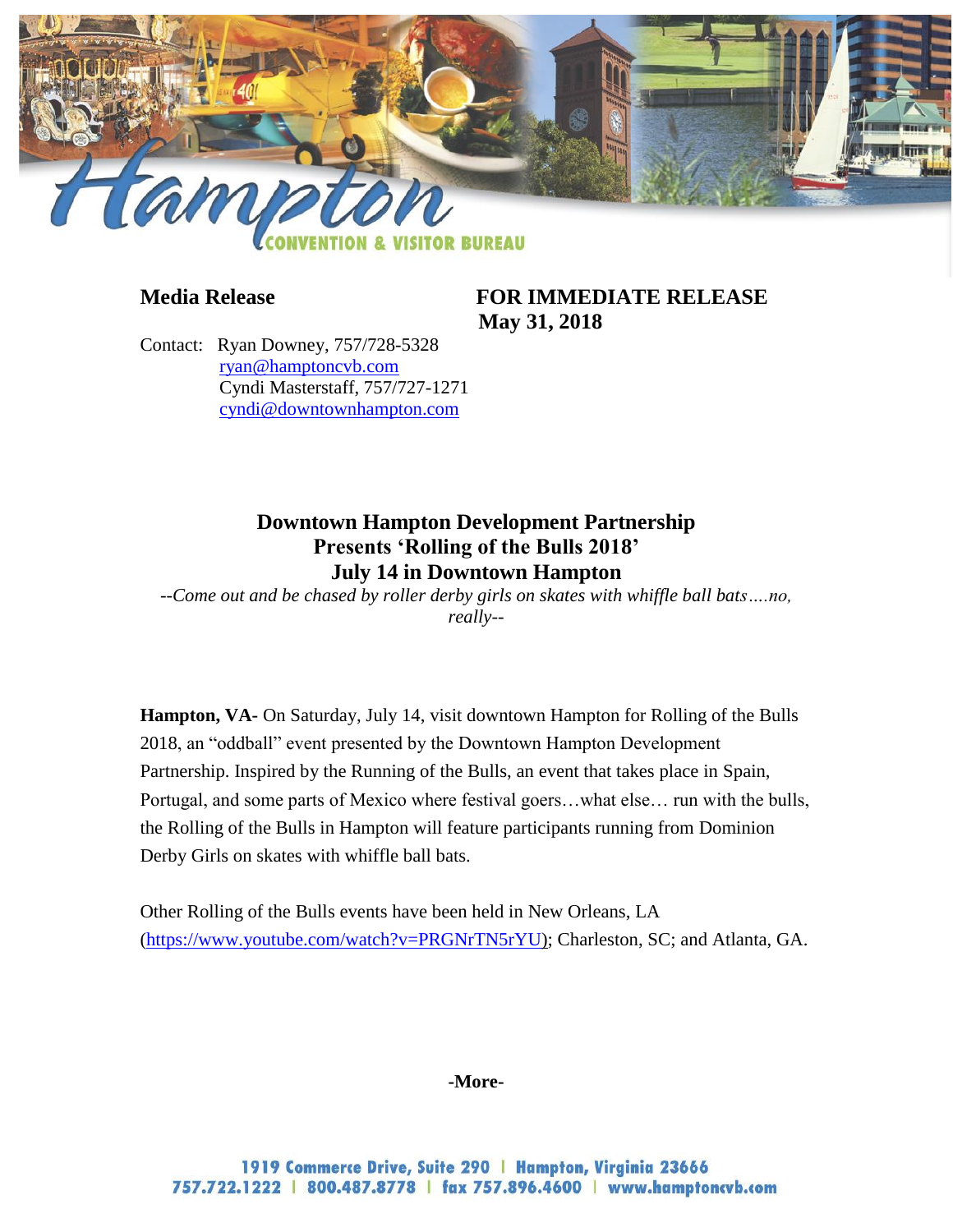**Downtown Hampton Development Partnership Presents 'Rolling of the Bulls 2018' July 14 in Downtown Hampton- Page 2**

# **Rolling of the Bulls 2018 Schedule Saturday, July 14**

**3:00 p.m. – 6:00 p.m.** Fundraiser on the deck at Marker 20 for the Dominion Derby Girls. A fee of \$15 gets you paella, awesome drink specials, and a custom red scarf. A fee of \$25 gets you VIP, which includes a swag bag. To register, visit [www.brownpapertickets.com/event/2948634](http://www.brownpapertickets.com/event/2948634).

**5:45 p.m. – 6:30 p.m.** Register for the Rolling of the Bulls- The rolling is free but you must sign up to participate; minors must have an adult on-site. Registration will be located in front of the deck at Marker 20.

**6:35 p.m. –** Blessing of the Bulls – don't miss this highly spiritual and totally hilarious "blessing"

**6:40 p.m.** The Rolling Begins: The runners go through the gauntlet of bulls and begin down the course

**6:50 p.m.** The race ends and "Bull Fight" begins

**7:00 p.m.** Dividing of teams for La Ballontina

The Balloontina is patterned after La Tomatina. La Tomatina is a large tomato fight and carnival in the tiny town of Bunol, Spain. But because Carlyle is a carnivore, we are doing it with balloons with red food coloring in them. That way no tomatoes get hurt. The winner will be the person with the most amount of white clothes after the 2000 balloons have been thrown.

This year's Rolling of the Bulls and La Balloontina will be part of the Downtown Hampton Block Party. Music will take place 6:00 p.m. – 10:30 p.m. Live music begins at 7:00 p.m. with Tiki Bar Band and then enjoy the 40th Anniversary Tour of The Skip Castro Band when they take the stage at 9:00 p.m.

## **-More-**